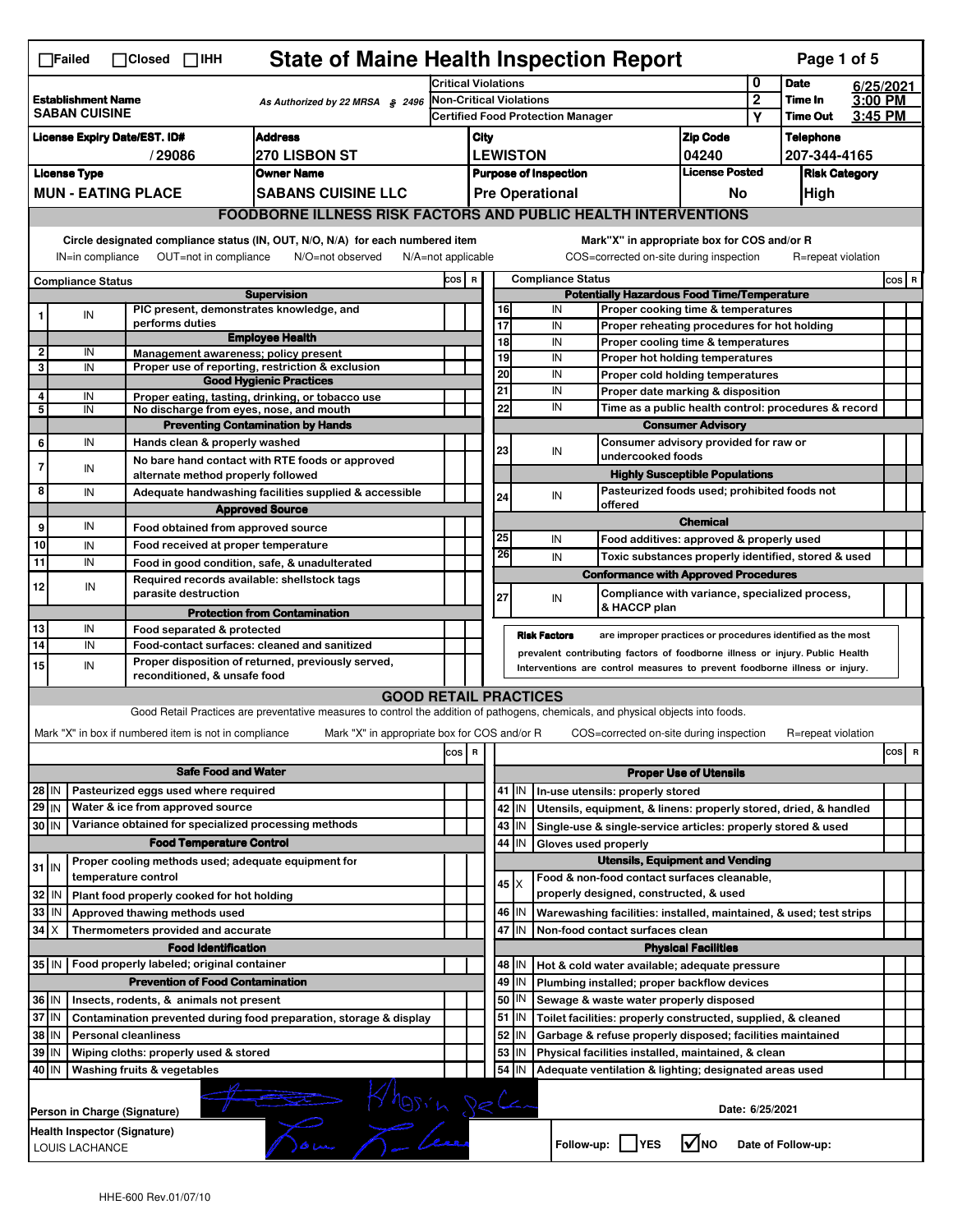|                                                   |                                        |  | <b>State of Maine Health Inspection Report</b> | Page 2 of 5  |                           |                                  |
|---------------------------------------------------|----------------------------------------|--|------------------------------------------------|--------------|---------------------------|----------------------------------|
| <b>Establishment Name</b><br><b>SABAN CUISINE</b> |                                        |  | \$2496<br>As Authorized by 22 MRSA             |              |                           | 6/25/2021<br>Date                |
| License Expiry Date/EST. ID#<br>/29086            | <b>Address</b><br><b>270 LISBON ST</b> |  | City / State<br><b>LEWISTON</b>                | / ME         | <b>Zip Code</b><br>104240 | <b>Telephone</b><br>207-344-4165 |
|                                                   |                                        |  | <b>Temperature Observations</b>                |              |                           |                                  |
| Location                                          | Temperature                            |  |                                                | <b>Notes</b> |                           |                                  |
| Refer #1                                          | $37*$                                  |  |                                                |              |                           |                                  |
| Refer #2                                          | $36*$                                  |  |                                                |              |                           |                                  |
| Handwash sink                                     | $112*$                                 |  |                                                |              |                           |                                  |



**Date: 6/25/2021**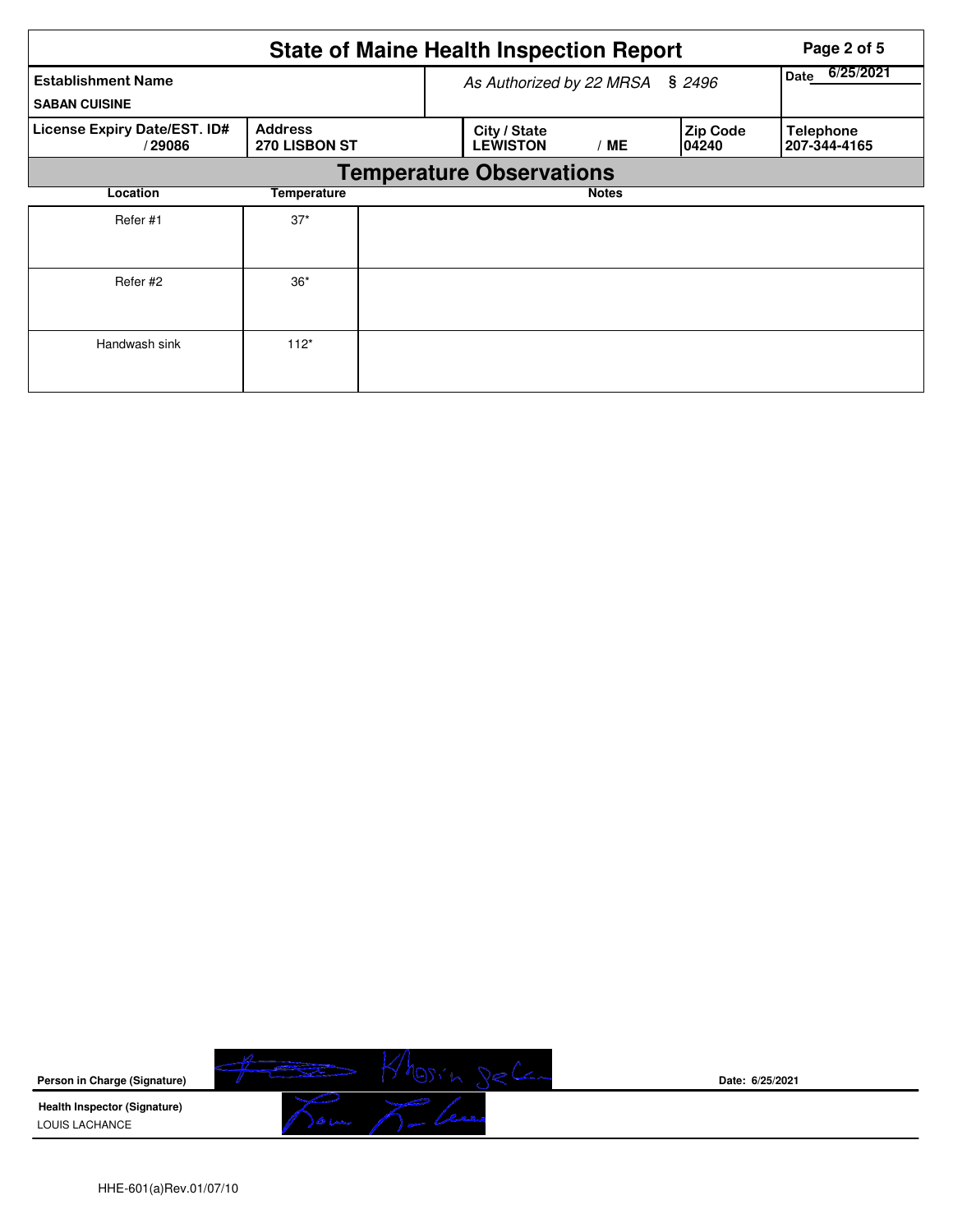| <b>State of Maine Health Inspection Report</b>                                                                                                     |                                 |                                 |           |                          |  |  |  |  |  |
|----------------------------------------------------------------------------------------------------------------------------------------------------|---------------------------------|---------------------------------|-----------|--------------------------|--|--|--|--|--|
| <b>Establishment Name</b><br><b>SABAN CUISINE</b>                                                                                                  | Date                            | 6/25/2021                       |           |                          |  |  |  |  |  |
| License Expiry Date/EST. ID#<br>/29086                                                                                                             | <b>Address</b><br>270 LISBON ST | City / State<br><b>LEWISTON</b> | <b>ME</b> | <b>Zip Code</b><br>04240 |  |  |  |  |  |
| <b>Observations and Corrective Actions</b>                                                                                                         |                                 |                                 |           |                          |  |  |  |  |  |
| Violations cited in this report must be corrected within the time frames below, or as stated in sections<br>8-405.11 and 8-406.11 of the Food Code |                                 |                                 |           |                          |  |  |  |  |  |

34: 4-302.12.(A): N: Inadequate number of food temperature measuring devices provided.

INSPECTOR NOTES: Cooling unit #2 is missing a thermometer. Please install a thermometer to determine if the cooler is maintaining 41\* or below.

45: 4-501.11: N: Equipment in disrepair.

INSPECTOR NOTES: Merchandising equipment near coffee station has broken glass. Repair, remove or replace.

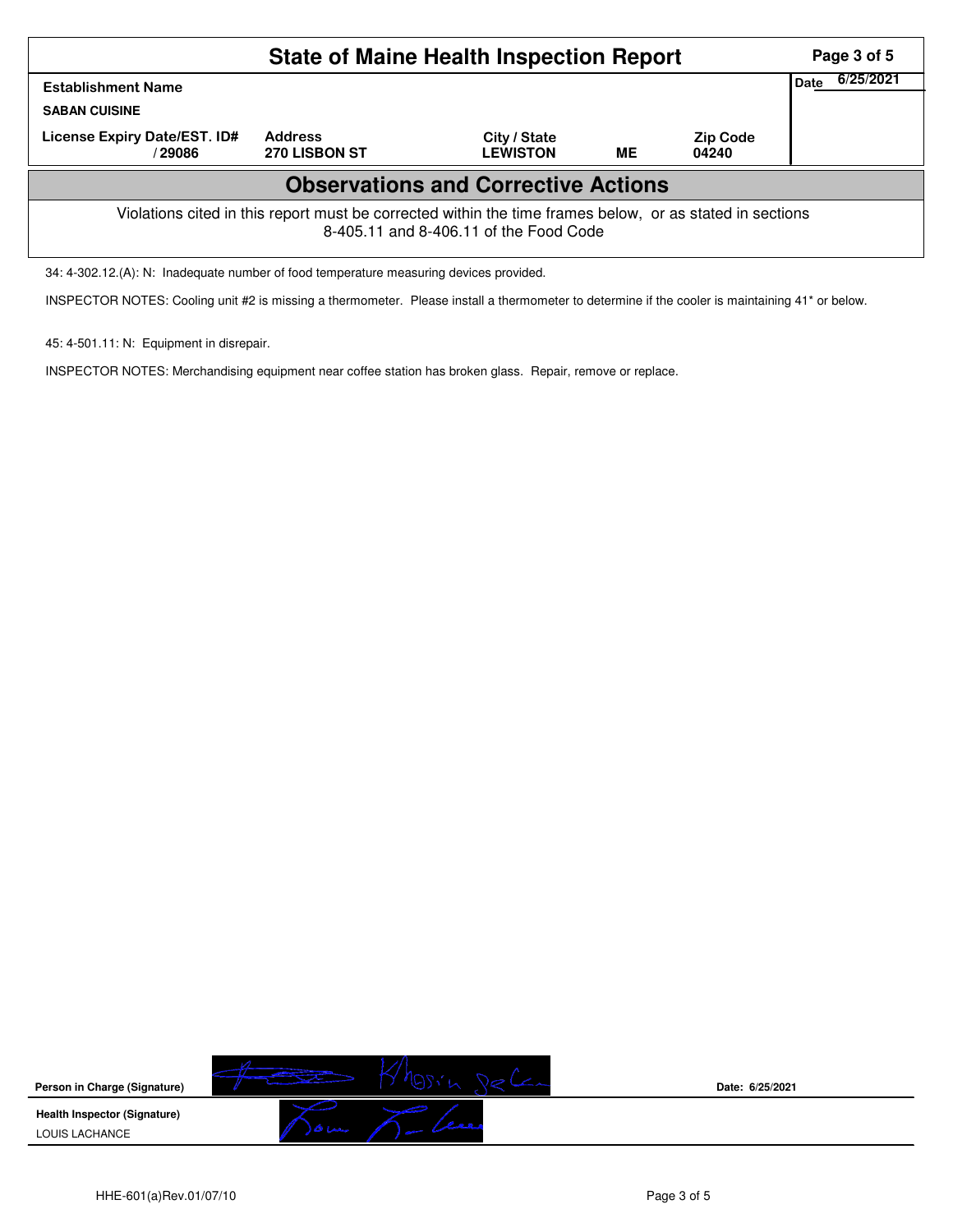|                                         | Page 4 of 5                            |                                 |    |                          |  |  |  |  |
|-----------------------------------------|----------------------------------------|---------------------------------|----|--------------------------|--|--|--|--|
| <b>Establishment Name</b>               | 6/25/2021<br><b>Date</b>               |                                 |    |                          |  |  |  |  |
| <b>SABAN CUISINE</b>                    |                                        |                                 |    |                          |  |  |  |  |
| License Expiry Date/EST. ID#<br>/ 29086 | <b>Address</b><br><b>270 LISBON ST</b> | City / State<br><b>LEWISTON</b> | ME | <b>Zip Code</b><br>04240 |  |  |  |  |
| <b>Inspection Notes</b>                 |                                        |                                 |    |                          |  |  |  |  |

\*\*This report will replace the report created on June 25, 2021, due to an error on the report. The specific error is as follows: The "time in" was entered as 3:00 AM. The correct "time in" was at 3:00 PM. The report will be identical except for that 1 entry and PIC's signature and signed date.

\*\* OK to issue license

\*\*Establishment has completed all items from mouse infestation. Documents all saved with inspector. Certified Food Protection Manager: Zamzam Saney Exp.> 3/6/2024

Unless directed otherwise, all Eating Establishments are required to submit a copy of their Certified Food Protection Manager (CFPM) certificate. A CFPM must be hired at the time of a new eating establishment opening or within 60 days of when a CFPM leaves employment. For a list of CFPM courses and trainers go to

http://www.maine.gov/healthinspection/training.htm

Please provide a copy of this certification(s) to Carol Gott, Health Inspection Program, 286 Water St. 3rd Floor, Augusta, ME 04333, carol.gott@maine.gov or faxing to 207-287-3165.

Please include the name of your establishment and the establishment ID# with your certification(s).

Employee Health Policy:

The Health Inspection Program has implemented an educational public health initiative on Employee Health on March 1, 2017. The policy handouts will be provided to you by your inspector and reviewed during inspection for compliance. They are also available on the Program's website: http://www.maine.gov/healthinspection

2013 Maine Food Code Adoption:

The Maine Food Code was adopted in October of 2013. Please refer to our website for a copy,

http://www.maine.gov/healthinspection. Following are a few of the major changes: \* No Bare Hand Contact with Ready-To-Eat Food. \* Establishments must have clean-up procedures for employees to follow following vomiting and diarrheal events. \* Date marking of Ready-to-eat potentially hazardous foods.

Violation Correction Timeframe:

Critical violations should be corrected on site, but in any event, within 10 days. The licensee must contact Louis Lachance when the critical violation has been addressed at 207-513-3125 extension 3224 or at llachance@lewistonmaine.gov. Non-critical violations must be corrected within 30 days. Failure to satisfactorily correct these violations before the follow-up inspection may result in enforcement proceedings by the Department to include fines and penalties. License renewals can be denied if violations are not corrected within the noted timeframes.

C= Critical violation and NC= Non-critical violation:

"Critical violation" means a provision of the Food Code that, if in non-compliance, is more likely than other violations to contribute to food contamination, illness or environmental health hazard.

Additional Inspection Fee:

License fees provide for two inspections per year. When additional inspections are required, the Department may charge an additional \$100 fee to cover the costs of each additional inspection or visit.

Document Retention/Posting:

Pursuant to the Maine Food Code, the establishment's current license must be displayed. In addition, a sign or placard must be posted in a conspicuous area notifying consumers that a copy of the most recent inspection report is available upon request. CFPM certificates must be posted in a conspicuous area and must be available to the Department upon request.